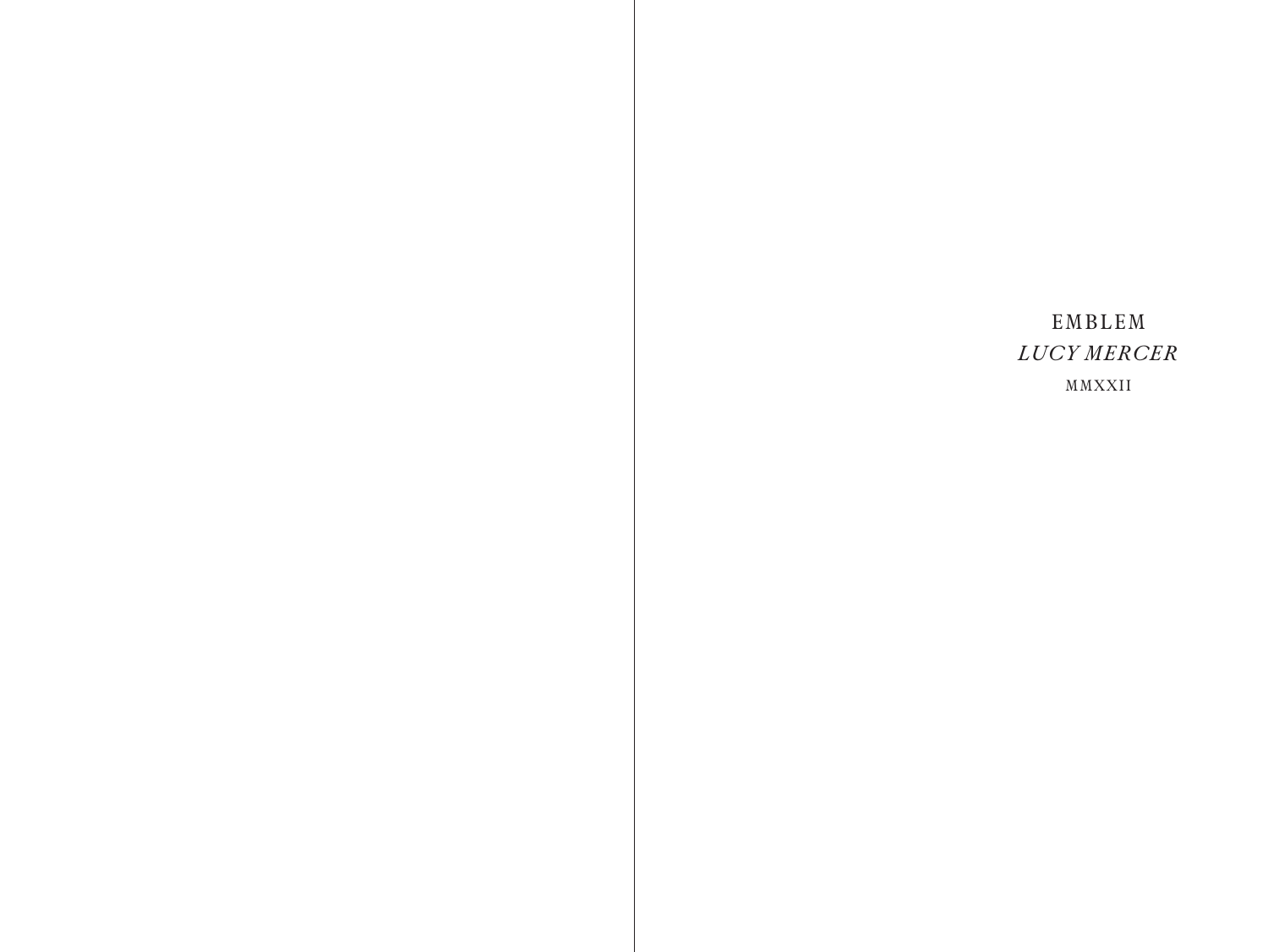*The heart has its reasons, which reason knoweth not* Pascal

#### *Emblem*

Which is to say about being encountered by a book – an obscure cloud which has engulfed me in its shadowy context and unreadable language – a composite mass that scarcely resembles the author's intention – iridised by light, moths, woodworm and bacteria eating – raining remade pictures and scattering its reprints – meanings running like deer into the grey shadow of a wood – like a string I pull it this way – like how wax melts into the gizzard of a turkey – alarming and brightly strange – or the nearfluorescent fractals of a complicated Romanesco broccoli that contains small amounts of cyanide – or something so amorphous it is like what cannot be known – which is also what the divine would be – this lumpy ball thrown into the future – unopenable door appearing in a wall – long phonecall between two ghosts – are these images pillows? – are these images mirrors? – how different my spectre looks within them – while all around a border of tortuous scrollwork brings the inside to the outside, this folly, fol-de-rol – *Festina lente* – 'make haste slowly' – by taking one thing and putting it alongside another – stay, *Invenio* – you move the hand that makes this – a thing of words that calls itself – myself –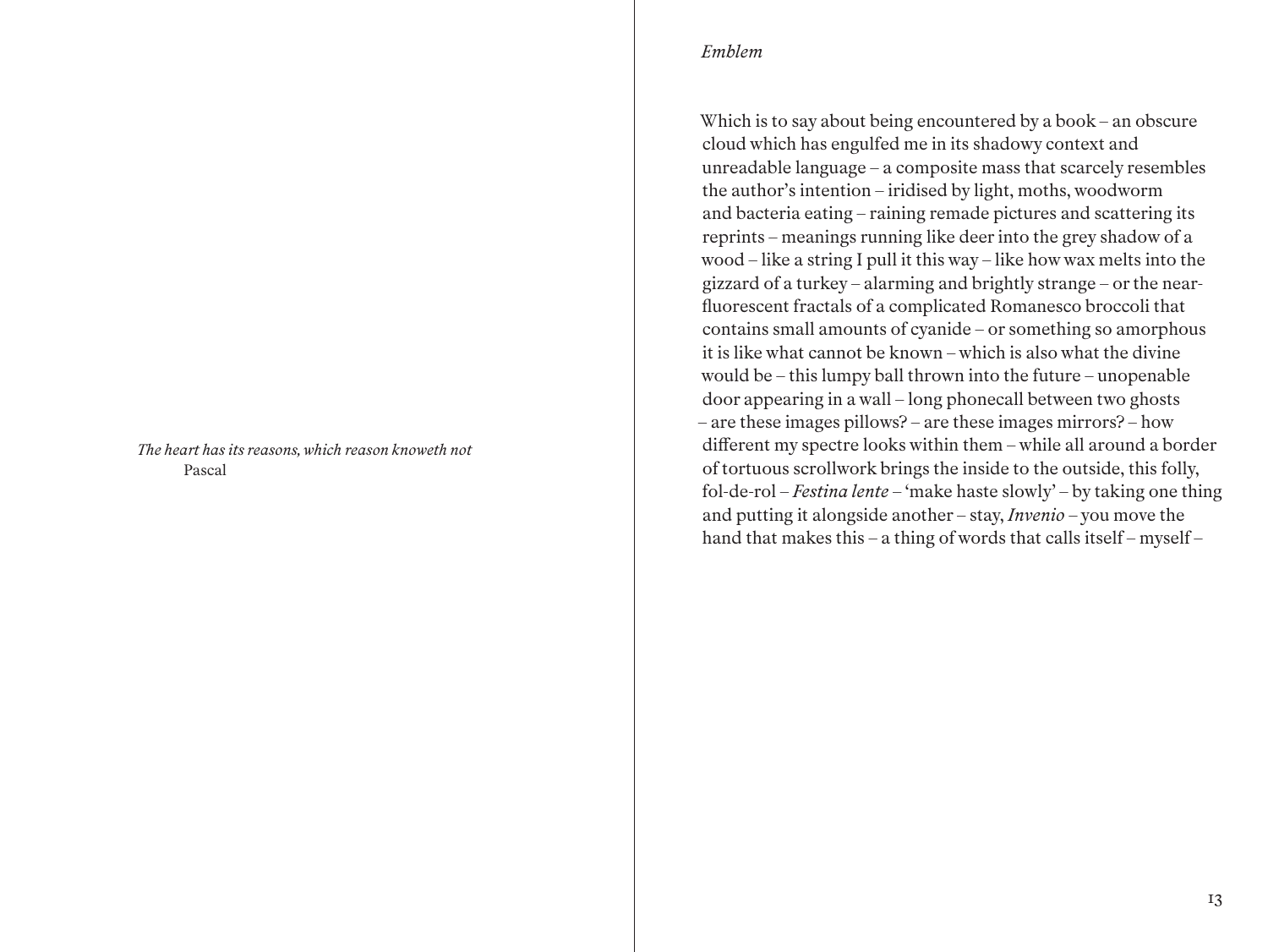The ball has to drop to go up says my analyst

it is still dropping like this book into my lap

like the image of a family into a dark well

I am an analyst too Maryann an interpreter of maladies

like Mary I bring them about so I am prepared

can I believe you little book

that the wisdom of god is folly to us

that the fool who is silent is no different from the wise

that what is elusive can be caught in a leaf.

Why these images these voices?

Why do you trouble me branching vine?

Who can I believe?

The grass carries a sailboat which is a quiet flower the everlasting pea its one-sided magenta sail full and ballooning as the left ventricle in times of trouble or this voice in my head call it thoughtlessness *reanimation is possible as inertia is impossible –* only smaller movements as when a boat becomes a flower on the patient grass.

And will you, unseen fish, your touch still spreading circles you cannot see – will you show yourself to me, if I wait here?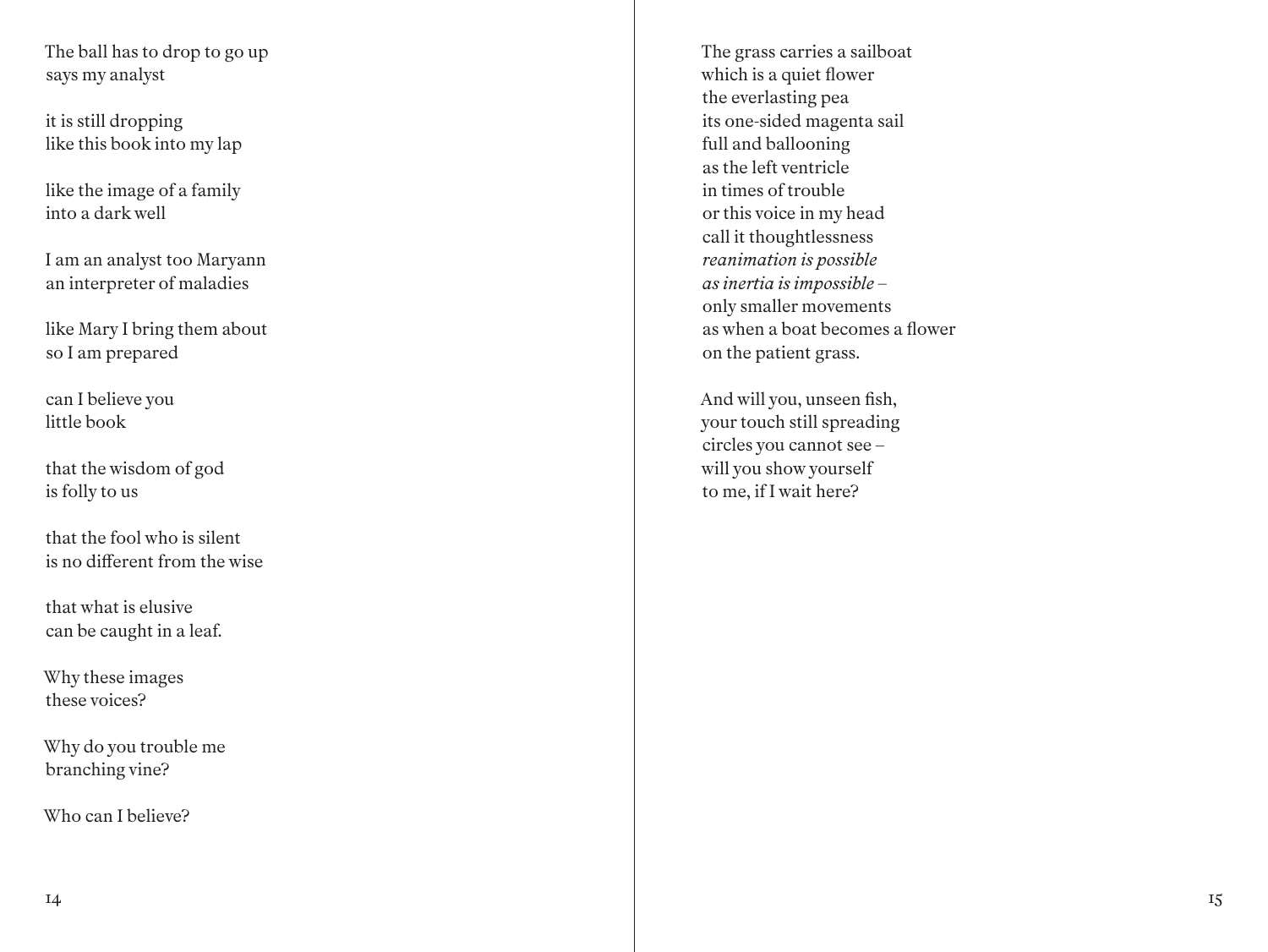# *Invagination*

Had to make special curtains for my son's – well our – room as the window is so tall; blackout material behind falling starshapes and silver scythes; the whole fall of the curtain – I realise sitting here, waiting for my son to fall asleep – recalls the heavy drapery of that tent; before those stiff little velarii with their green and red socks drew it *ô*pen to show her; just standing there in the shocking light of the place where there is no outside; covering and covering and covering for

## *Rossalia*

The son turns his sleeping ear towards me scarlet from fever, how the thermometer's light goes from one ear to the other blindly – in turn, I cannot tell this face as it appears attending, only write as light soundlessly in the ear seeking the structure of things without respite. In The Palace of Dreams of the Red Siècle crimson angels and knights doze (but oh so cautiously) in their plush pink niches as the conversation inside the great hall goes anxiously on, *marmor marmor marmor* – my son, we have given you our two *priscae gentilitatis obsoletum errorem* – two old and outmoded pagan understandings. And now you are asleep, I am fearfully examining them with this little battery light –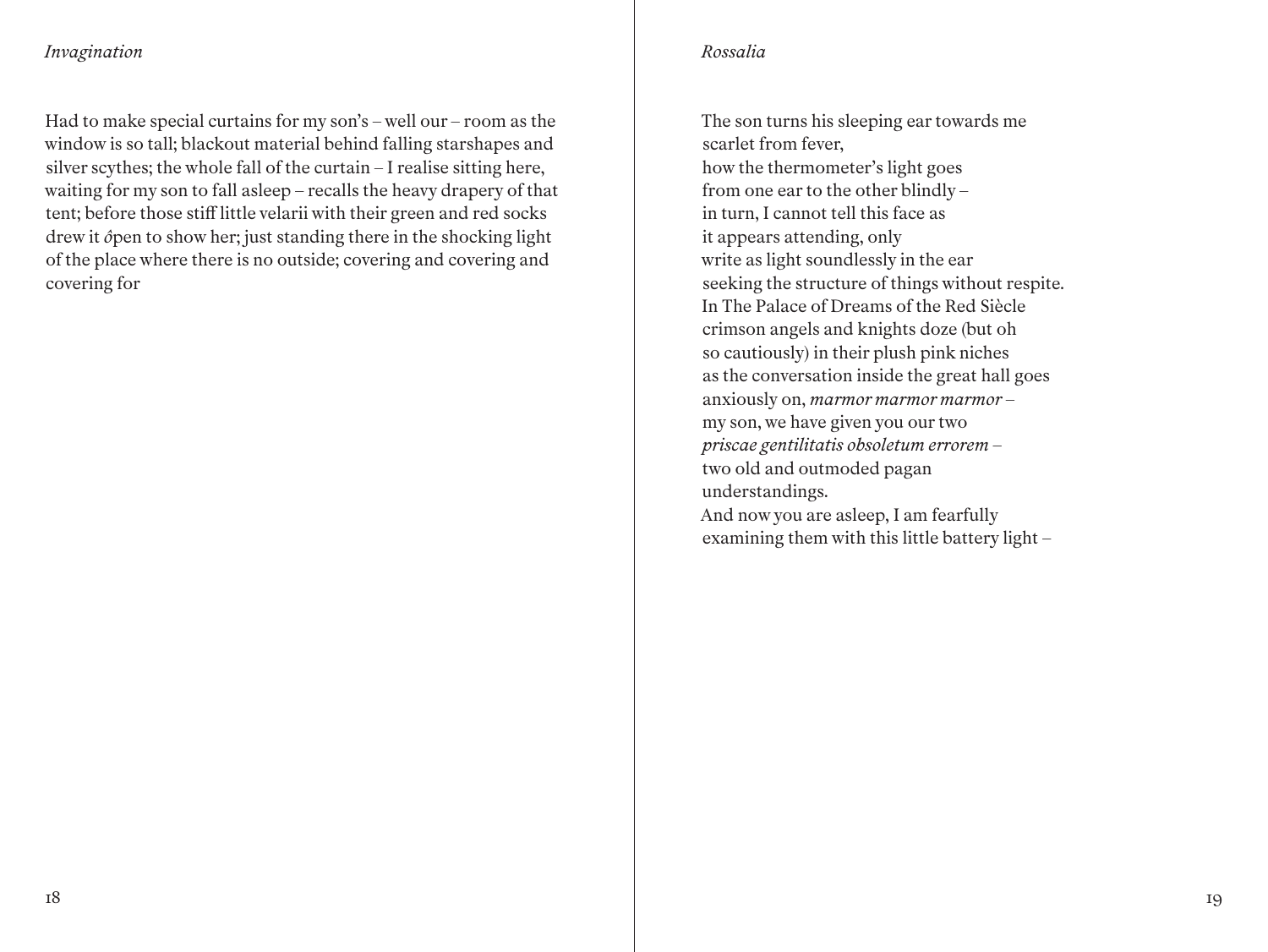I have undressed myself with salt – look, a body of uninfinite holes plunging unbearable things inside like the patient-doctor relation. But I always remember, Ajax. I also remember on an empty walkway, how she comforted her child even when even when, even when, even when *Romanum postquam eloquium* – the fiercest are tamed. Oh landslides' line as when you see houses turn a hill. Nothing is clean of bringing absence, says me, who doesn't want to give up anything. There is a gate from which bodies emerge

like an autopsy. I am not that gate...

## *Single Mother*

The sea dropped its findings or unfastened as two brief-lit hard parapets unfastened; made a wild chronotope out of my body, but now, *said Anne*, I am matronly, my climaxes perverse in their free zigzags of melted sutures, these stiff fingers, aliens of no beginning, alone with me, another evening in spent moving them across my picturebooks: watching *clouds dream* spray and spray across the silver *sss* ssealed sea

\*

Fell into the matricene *h*our problematic ten thousand years of thorny overwhelmed mothers flighted spinning in such spheres of fright, mothers repeating *Polly-Polly-Poly-glot*, mothers sealing ears with moly the plant, mothers levering scabs on legs earliest of the sofa, mothers plucking hairs like shot birds preparing themselves no eschatologies *Ω*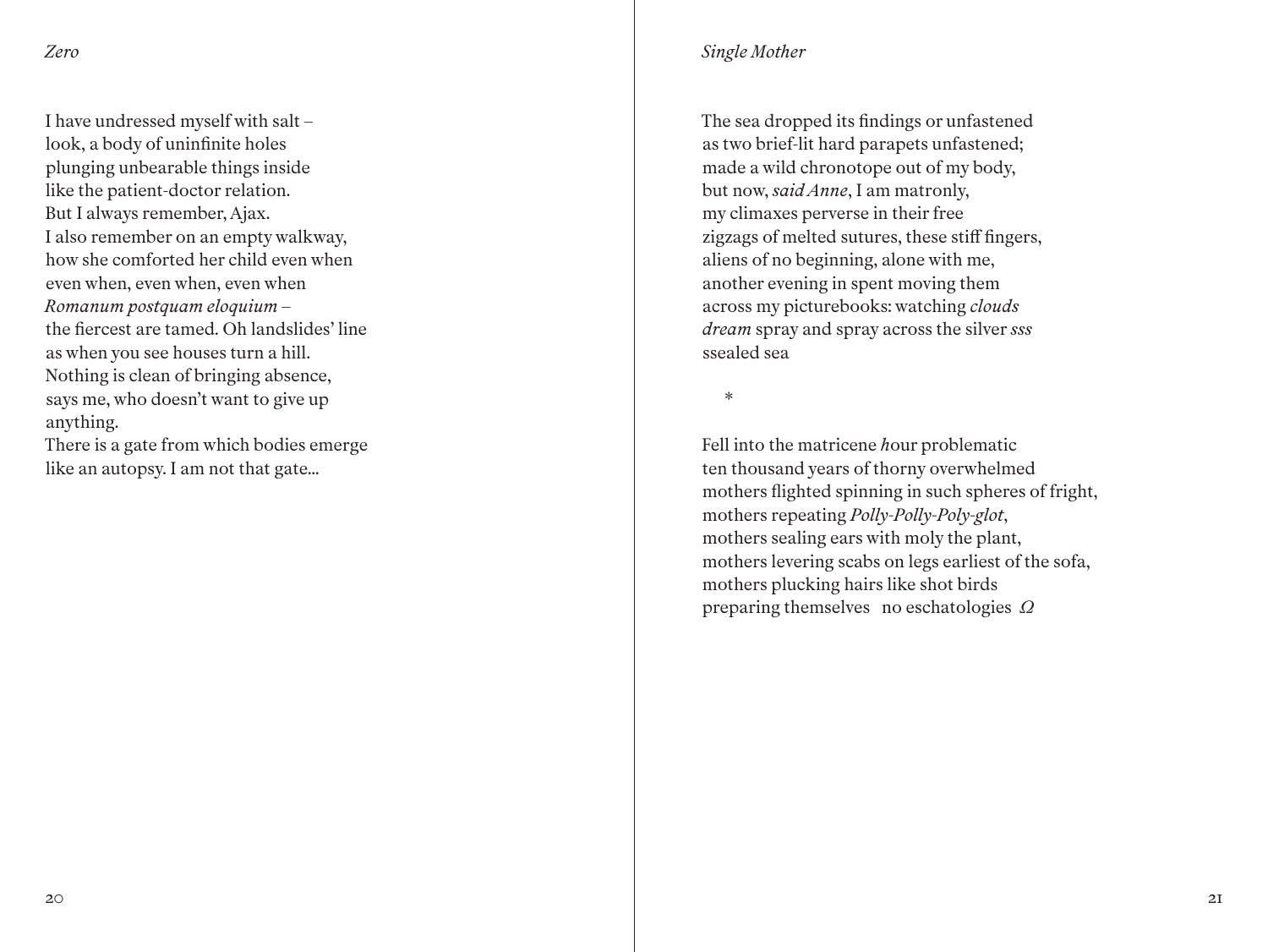#### *Obscurity*



Poetry: she moves like ivy every word re-encoding itself even after the hostile earth dry as paper becomes uncontrollable ivy

# *Unclear*

Where can the eye open without memory? Where is the squat grey octagon church? The garage? The shop, its glittering repeating floor? And a girl running down a drive to a house?